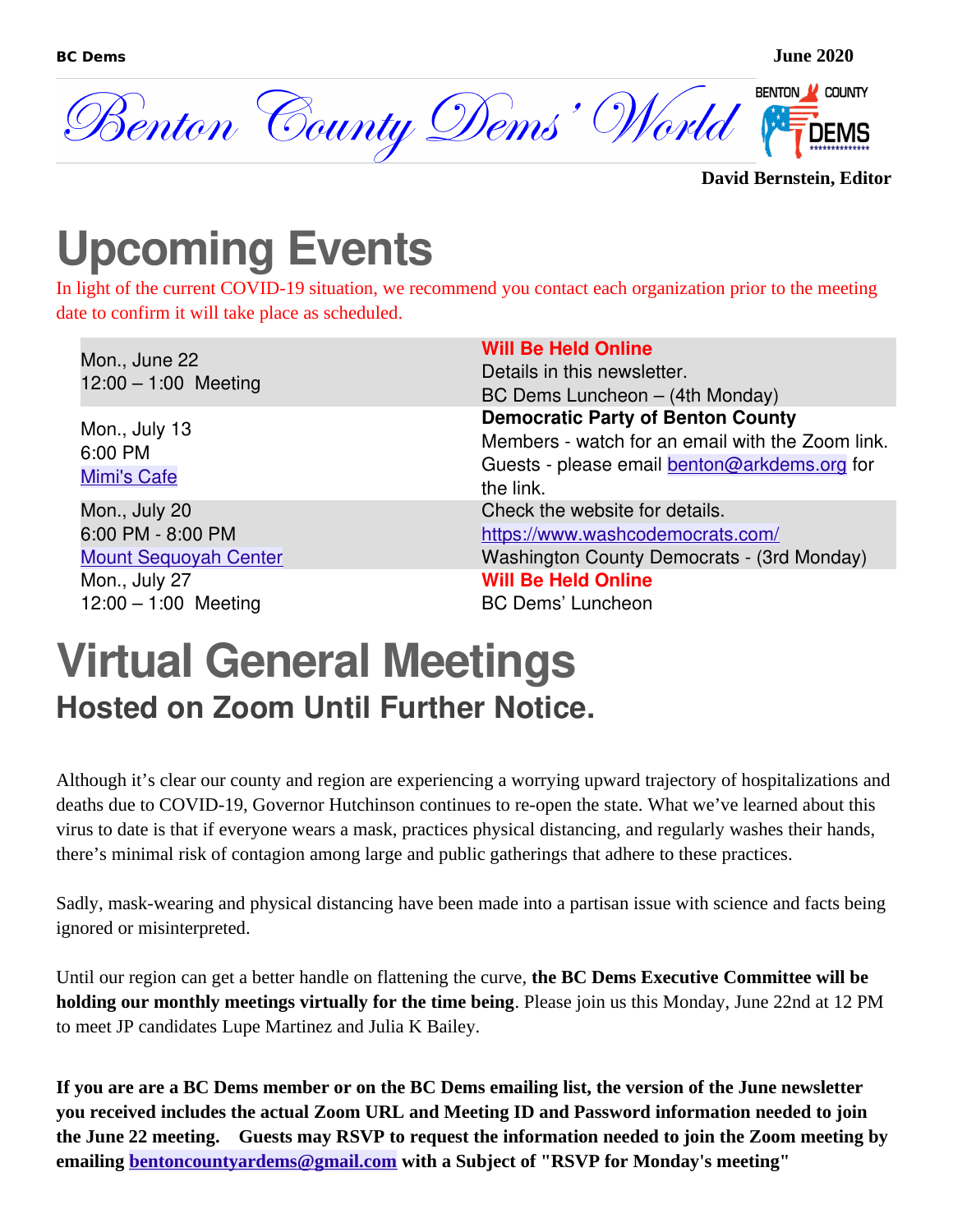# **This Month's Speakers**

**Candidate for Justice of the Peace Benton County, District 15 Julia K Bailey**



**Candidate for Justice of the Peace Benton County, District 3 Lupe Martinez**



Both candidates will share their vision and campaign activities. They will also be answering your questions. You can [download a copy of Julia K Bailey's candidate statement h](https://mcusercontent.com/164e810601a013c180cabf0d7/files/873b26ef-b346-4c4b-b925-6c06b1d1f6a0/Julia_K_Bailey_Candidate_Statement.pdf)ere,

### **The President's Memo Hold Steady, Have Hope**



We are living through a historical reckoning on a national and more local scale. As Americans, we have an opportunity to become a more perfect union if we can face ourselves and our history. With 20 weeks to go to the general election, we need to carry on with hope and energy. So let's hold steady during this tumult and vote in Democrats up and down the ballot this November!

Reasons to be hopeful:

Poll after poll continues to track Joe Biden's lead both nationally and within battleground states. Moreover, a recent Arkansas poll shows many independents dissatisfied with Trump's presidency and Senator Tom Cotton. [https://talkbusiness.net/2020/06/poll-independents-dissatisfied-with-trump-cotton-biden-competitive-in](https://talkbusiness.net/2020/06/poll-independents-dissatisfied-with-trump-cotton-biden-competitive-in-arkansas/)[arkansas/](https://talkbusiness.net/2020/06/poll-independents-dissatisfied-with-trump-cotton-biden-competitive-in-arkansas/)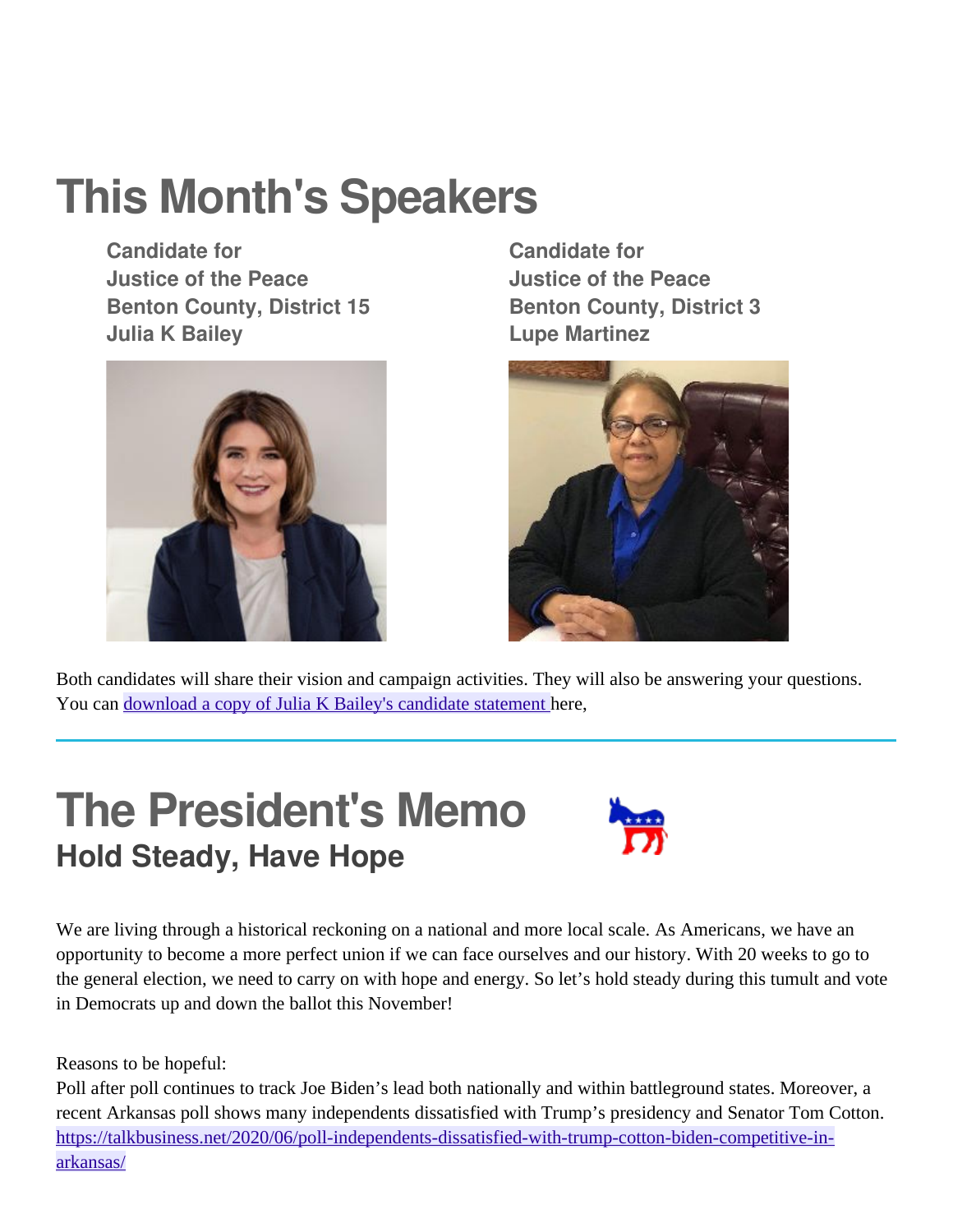# **DPBC Chair Resigns**

The following letter was sent out to many on Monday morning June 13.

Good Morning All You Wonderful People!

Just wanted to give all an update. Since the start of this Pandemic I have taken on raising two 11yr old boys, one my grandson and the other my grandson in law. We have had them 3 months now and will continue to have them for the foreseeable future. The time it takes to raise two boys has taken what little time I have and leaves nothing for my retirement time. Being Chair of the DPBC is a 24/7 job and I cannot commit that kind of time anymore. So I have decided to step down from the chair position immediately.

I have met hundreds of wonderful people and had hundreds of wonderful times but all eventually comes to an end.

Thank You all for the memories.

Larry Concannon

According to the website of the Democratic Party of Benton County

[\(https://www.democraticpartybentoncounty.org/](https://www.democraticpartybentoncounty.org/)), Kelley Boyd will become the Acting Chair and Ed Stacey will serve as the Acting Vice-Chair.

Please join us in thanking Larry for his dedication and commitment to the Democratic Party and to Benton County.

### **Sign the Official Petition End gerrymandering in Arkansas**

# **ARKANSAS VOTERSFIRST**

Receive by mail or print petition here <http://sign.arvotersfirst.org/>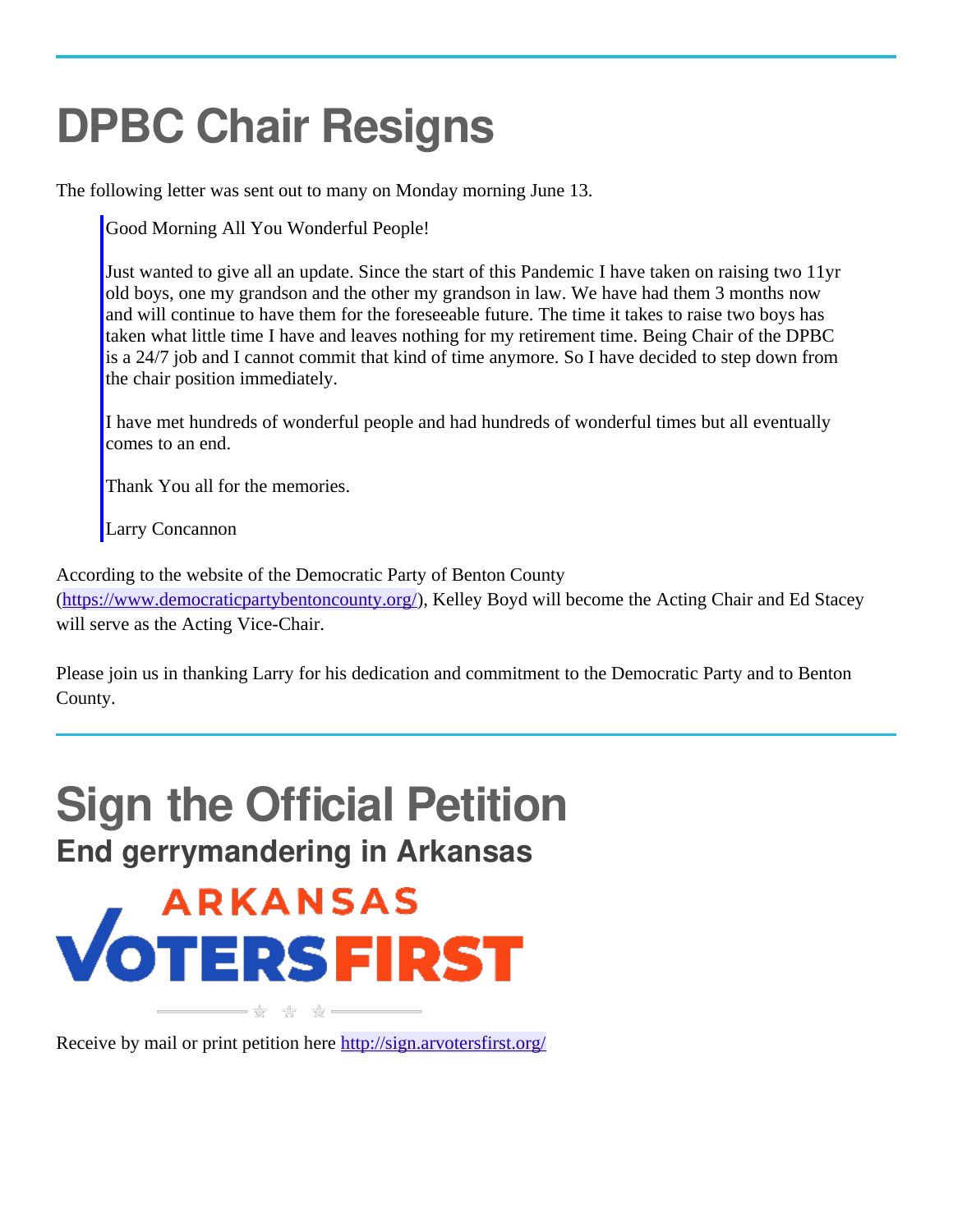### **Get the latest information on COVID in Arkansas**



**[Arkansascovid.com](http://arkansascovid.com/)**

# **Do you know...**

**...of a member who is sick or in need of our assistance, please forward requests or information to our corresponding secretary at dao.bcdems@gmail.com.**

# **Will Hutchinson Make Voting Safe?**

In a May 7 post in the Arkansas Times, an article titled "Another question for the governor: Will he move to make voting safer in November? UPDATE" author Max Brantley gives us an update on this important question. [You can read it here.](https://arktimes.com/arkansas-blog/2020/05/07/another-question-for-the-governor-will-he-move-to-make-voting-safer-in-november)

# **Remember These?**

**They Are Important.**



Surely everybody remembers our blue bowls at our meetings. They are there for a reason.

First, to remind you that our group's function is as a Political Action Committee (PAC). This means we raise money for local democratic candidates to provide financial support to

their campaigns. And, of course, we give the exposure and a platform to share their message at our monthly meetings.

Just because we are not having regular meetings in person does not mean we can stop putting money in the Blue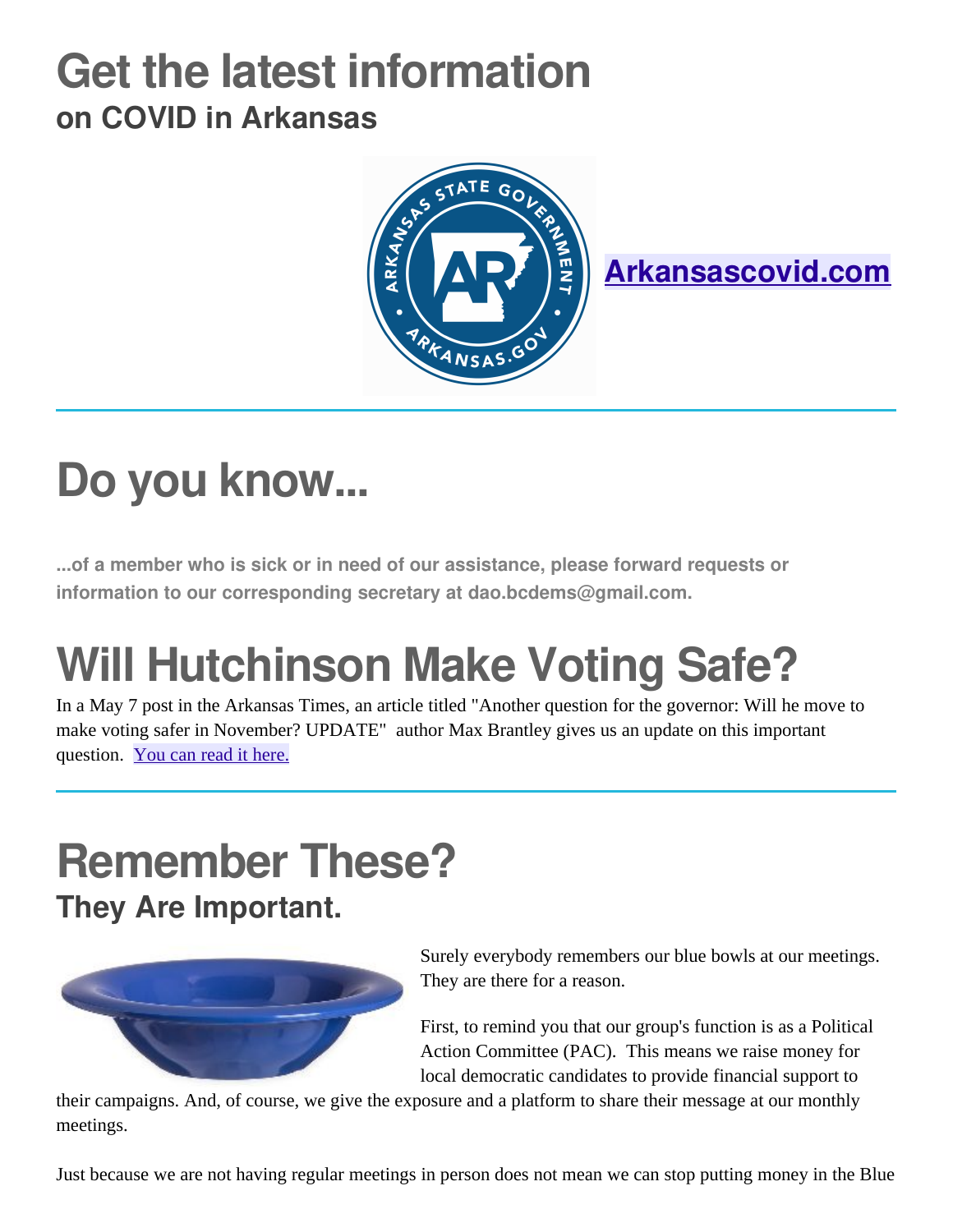Bowls. Consider how much money you have saved by not eating out these past two months and then contribute that amount to our [Virtual Blue Bowl](https://www.bcdems.org/blue-bowl-fund.html).

#### **And did I mention [RENEW YOUR MEMBERSHIP TODAY](https://www.bcdems.org/membership.html)?!**

Your annual membership dues are what actually keep our organization running so that we can fundraise and bring you wonderful speakers. **Believe it or not, only 1 out of 3 members have renewed for 2020.** A quick click is all it takes to get both of us back on track. Here's a way to determine your renewal date.

If you do not remember the last time you paid your dues... your membership is up for renewal. You can do that right here. **[Renew Now](https://www.bcdems.org/membership.html)[!](https://www.bcdems.org/membership.html)** 

Thank you for all you do for our group, those running for local office, state-level offices, and at the national level.

### **General Meeting Minutes Benton County Dems, ZOOM Virtual Meeting Monday, May 25, 2020**

- I. Call to order by President Julia Bailey 12:02
- II. ZOOM Matters and Etiquette
	- A. Members, except for David Bernstein and Walter Hinojosa, will be muted (to avoid dogs' barking, side conversations, and other home noises interrupting the speaker)
	- B. Send questions via the chat icon
- III. Membership and reminders
	- A. Please pay dues via BC Dems webpage
	- B. Continue supporting candidates with Blue Bowls—members can contribute to Blue Bowls via webpage
- IV. Walter Hinojosa introduced Dan Whitfield, Independent candidate running against Tom Cotton--
	- A. Whitfield is running as an independent because he does not want his "hands tied to a party" and he wants to be one who can work with both sides and "bridge the gap" between the Democrats and Republicans in Arkansas
	- B. He is hoping to win the swing Republican votes
	- C. He is a progressive in favor of common-sense gun laws like background checks for police record and mental health; He is also for medical coverage for all
	- D. His campaign plans to remind voters of Cotton's voting record—check http://www.opensecrets.org to see PAC ranges
	- E. Holds a Live Update Saturday evenings at 4:00 –access through his webpage replacetomcotton.com
	- F. Welcomes text messages and Twitter posts #danforcongress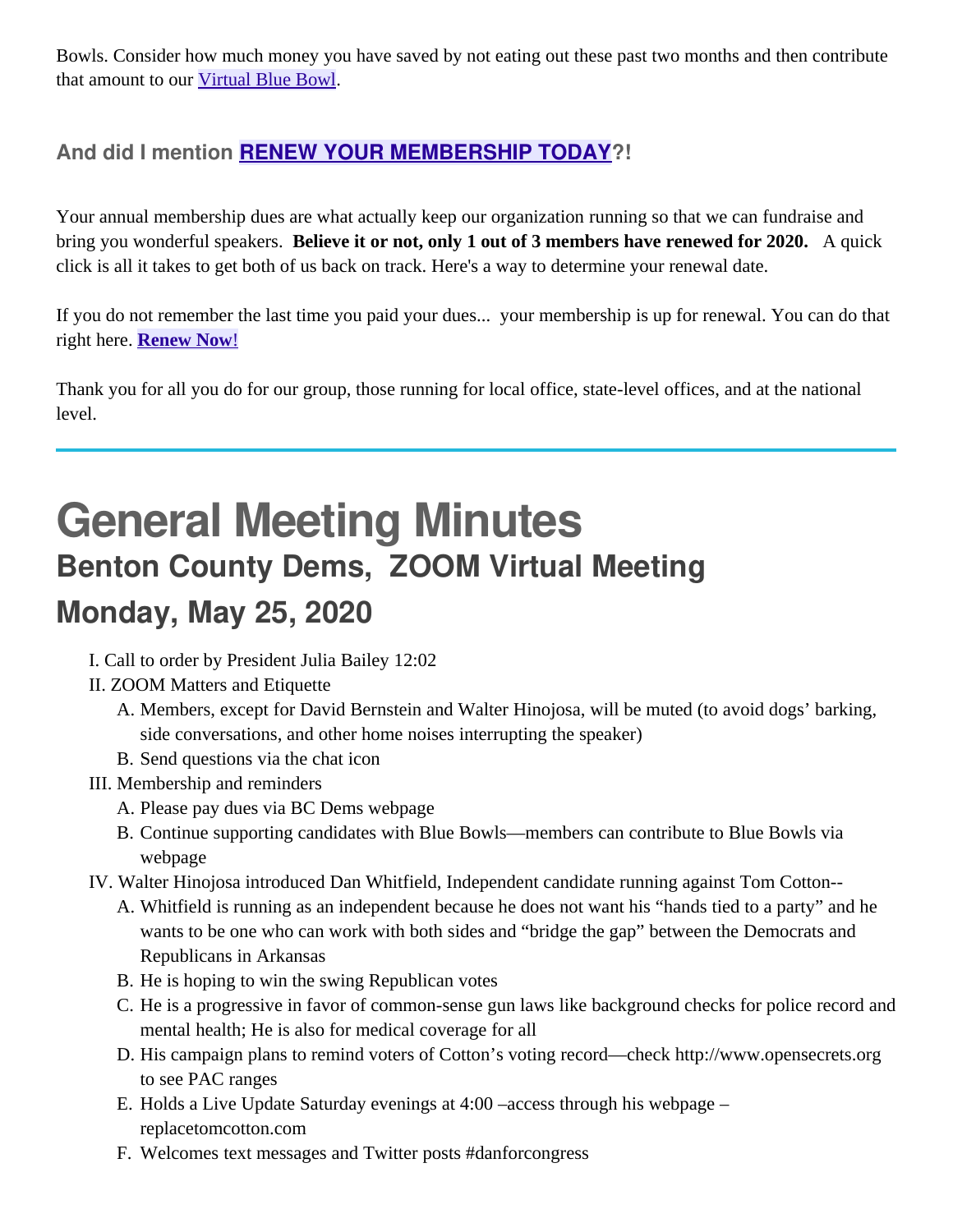- V. Voter Update from Connie Hoffman
	- A. Please be sure you are registered to vote
	- B. Now is the time to request no-excuse absentee balloting to give time for administration to educate and print ballots for November
	- C. Download the application at https://vote.bentoncountyar.gov/ -- Check Unavoidable absent from voting and check the November election—Mail the application to the address at the top of the application
	- D. Check voterview.org to check four you own information and to check later that the application was recorded
	- E. Ballots should be mailed by mid-September
- VI. Minutes from February meeting Tabled for next meeting
- VII. Treasurer's Report—Tabled until next meeting

VIII. Other

- A. Ideas for increasing ZOOM envolvment
	- 1. Find hook to increase interest possible short video from guest speaker with link to candidate's webpage
	- 2. Link ZOOM interest to Mailchimp for RSVP info to exclude potential hackers
	- 3. Call and talk to friends who would be interested
- B. Larry Concannon expressed concern that Republicans are aware of deadline for redistricting and absentee voting decisions. Please contact the Governor to express your concern
- C. Eunice VanTuyl asked how poll worker numbers might be affected by the COVID 19 pandemic. She suggested early or absentee voting might be dramatically affected by the lack of workers.

IX. Adjourned 12:53

Respectfully submitted, Deborah Ostas

# **Treasurer's Summary May 2020**

**by Timothy Boyer, Treasurer**

| <b>Beginning Balance:</b> | \$4,518.56 |
|---------------------------|------------|
| <b>INCOME:</b>            |            |
| <b>Dues</b>               | \$99.12    |
| <b>Blue Bowls</b>         | \$38.24    |
| RSD Refund                | \$540.00   |
|                           |            |
| <b>Total Income:</b>      | \$677.36   |
| <b>Ending Balance:</b>    | \$5,195.92 |

**INCOME: EXPENSES: Campaign Contributions** Postage Printing

**Total Expenses: \$0**